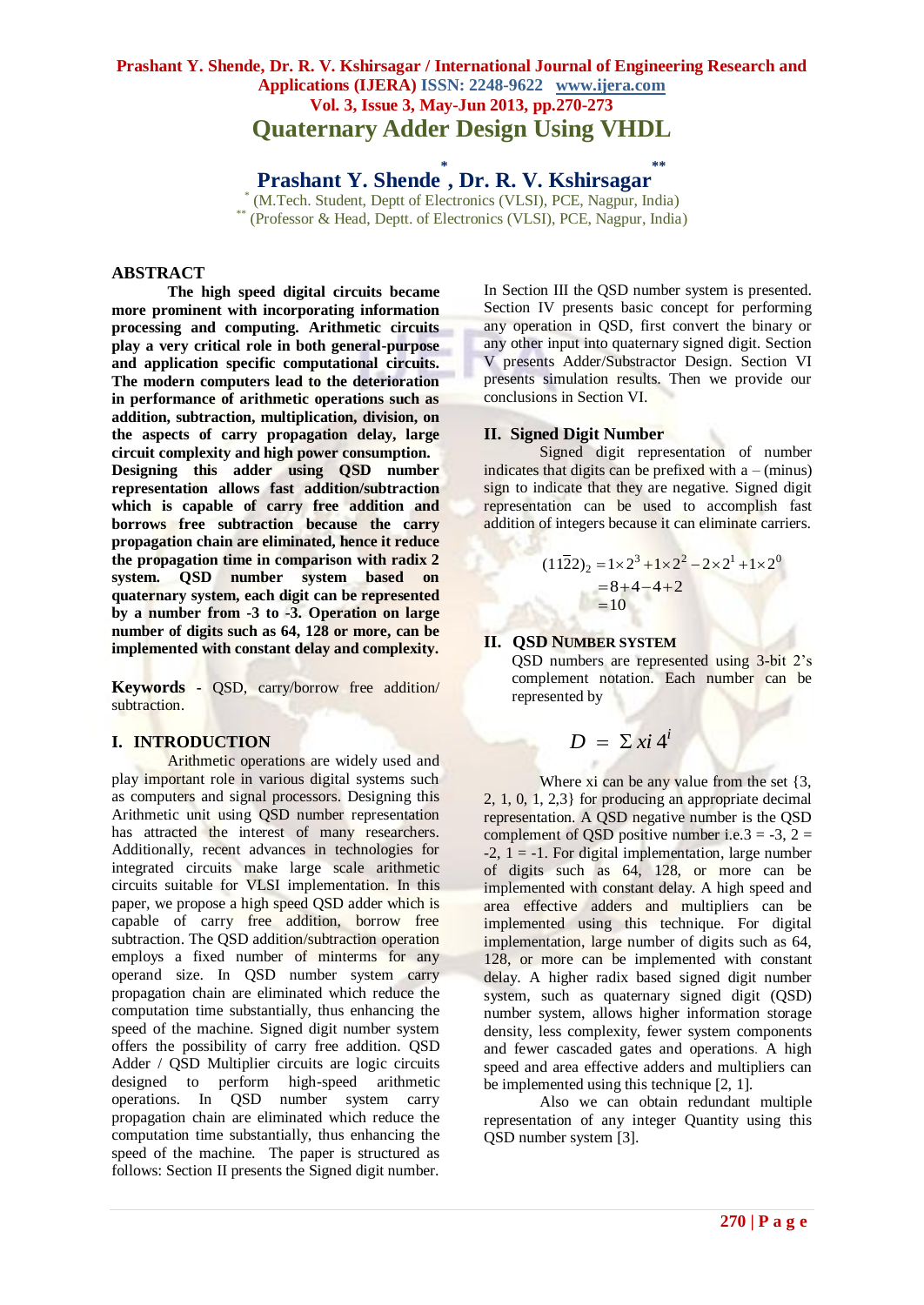### **Prashant Y. Shende, Dr. R. V. Kshirsagar / International Journal of Engineering Research and Applications (IJERA) ISSN: 2248-9622 www.ijera.com Vol. 3, Issue 3, May-Jun 2013, pp.270-273**

Table 1.

Examples of n digit QSD number are as follows: 2310, 2101,3211,31011023 etc.

*For example:*

$$
(1332)_{QSD} = 1 \times 4^3 + 3 \times 4^2 - 3 \times 4^1 + 2 \times 4^0
$$
  
= 64 + 48 - 12 + 2  
= (102)<sub>10</sub>

The basic quaternary operators are very similar to binary operators and they are obtained from Boolean algebra.

# **IV. Basic Concept**

For performing any operation in QSD, first convert the binary or any other input into quaternary signed digit



# **V. Adder/Substractor Design.**

In arithmetic operation of digital computation addition is the most important operation. A carry-free addition is desirable as the number of digits is large. The carry-free addition can achieve by exploiting redundancy of QSD number and QSD addition. The redundancy allows multiple representations of any integer quantity i.e.,  $610 = 120SD$ 

= 22QSD. There are two steps involved in the carry-free addition. The first step generates an intermediate carry and sum from the addend and augends. The second step combines the intermediate sum of the current digit with the carry of the lower significant digit. To prevent carry from further rippling, we define two rules. The first rule states that the magnitude of the intermediate sum must be less than or equal to 2. The second rule states that the magnitude of the carry must be less than or equal to 1.Consequently, the magnitude of the second step output cannot be greater than 3 which can be represented by a single-digit QSD number; hence no further carry is required. In step 1, all possible input pairs of the addend and augends are considered [4]. The output ranges from -6 to 6 as shown in Table 1.

The outputs of all possible combinations of a pair of addend (A) and augend (B).

| $\mathbf{A}$   | $-3$           | $-2$           | $-1$             | $\boldsymbol{0}$ | $\mathbf{1}$   | 2              | 3              |
|----------------|----------------|----------------|------------------|------------------|----------------|----------------|----------------|
| B<br>3         | $-6$           | $-5$           | $-4$             | $-3$             | $-2$           | $-1$           | 0              |
| $-2$           | $-5$           | $-4$           | $-3$             | $-2$             | $-1$           | 0              | $\mathbf{1}$   |
| $-1$           | $-4$           | $-3$           | $-2$             | $-1$             | $\overline{0}$ | $\mathbf{1}$   | $\overline{2}$ |
| $\mathbf{0}$   | $-3$           | $-2$           | $-1$             | $\boldsymbol{0}$ | $\mathbf{1}$   | 2              | 3              |
| $\mathbf{1}$   | $-2$           | $-1$           | $\boldsymbol{0}$ | $\mathbf{1}$     | 2              | 3              | 4              |
| $\overline{2}$ | $-1$           | $\overline{0}$ | $\mathbf{1}$     | $\overline{2}$   | 3              | $\overline{4}$ | 5              |
| $\mathfrak{Z}$ | $\overline{0}$ | $\mathbf{1}$   | $\overline{c}$   | 3                | 4              | 5              | 6              |

The range of the output is from -6 to 6 which can be represented in the intermediate carry and sum in QSD format as show in Table 2.Some numbers have multiple representations, but only those that meet the defined rules are chosen. The chosen intermediate carry and sum are listed in the last column of Table 2. Both inputs and outputs can be encoded in 3-bit 2's complement binary number.

The mapping between the inputs, addend and augend, and the outputs, the intermediate carry and sum are shown in binary format in Table 3. Since the intermediate carry is always between -1 and 1, it requires only a 2-bit binary representation. Finally, five 6-variable Boolean expressions can be extracted. The intermediate carry and sum circuit is shown in Figure 1.



Figure 1. The intermediate carry and sum generator.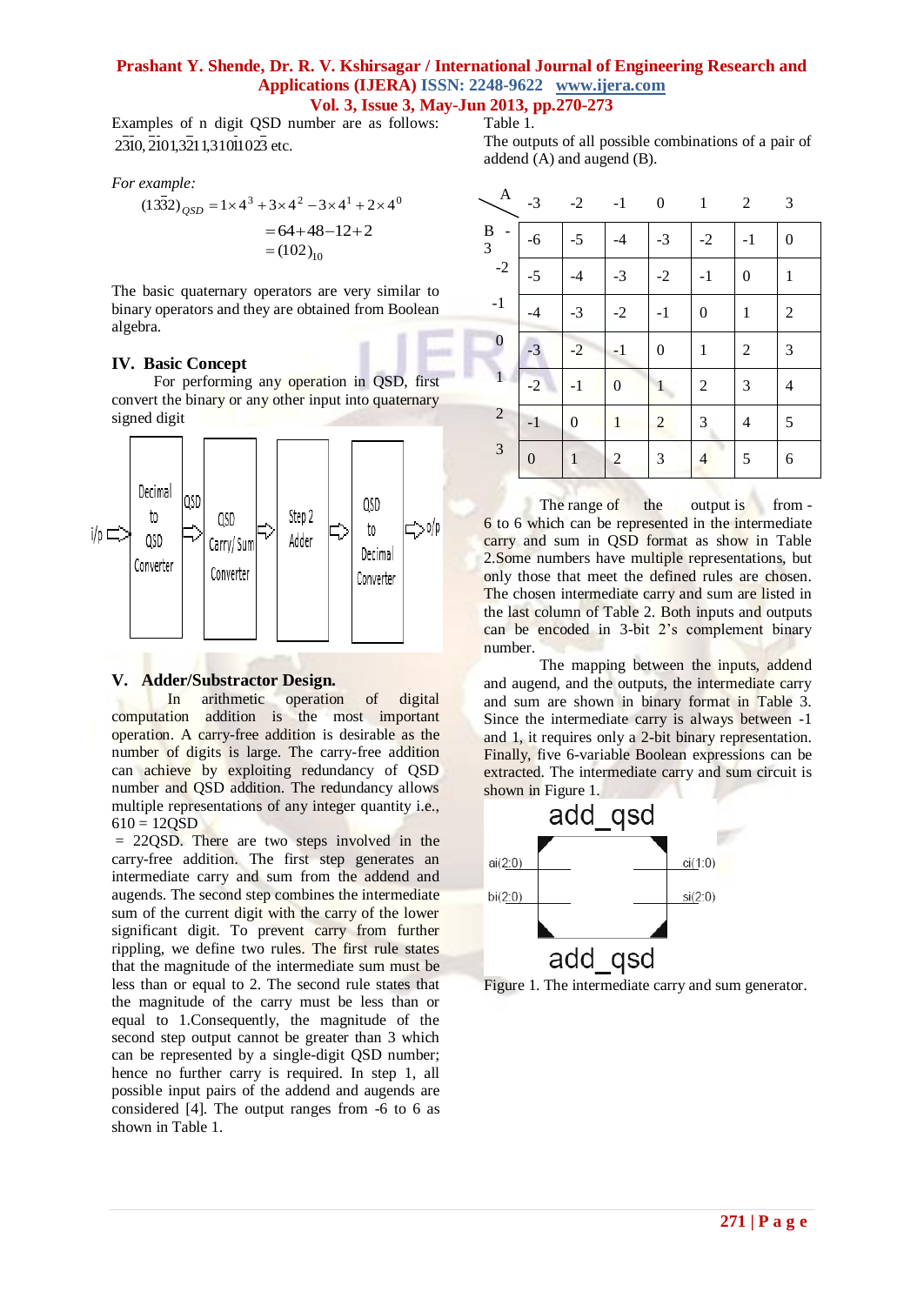### Prashant Y. Shende, Dr. R. V. Kshirsagar / International Journal of Engineering Research and Applications (IJERA) ISSN: 2248-9622 www.ijera.com Vol. 3, Issue 3, May-Jun 2013, pp.270-273

Table 2. The intermediate carry and sum between -6 to 6.

| <b>SUM</b>       | QSD represented<br>Number | QSD coded<br>number |
|------------------|---------------------------|---------------------|
| $-6$             | 12,22                     | $1\overline{2}$     |
| $-5$             | 11, 23                    | $\frac{1}{11}$      |
| $-4$             | $\overline{1}0$           | $\overline{10}$     |
| $-3$             | $0\bar{3}, 11$            | $\overline{1}1$     |
| $-2$             | $0\bar{2},\bar{1}2$       | $0\bar{2}$          |
| $-1$             | 01,13                     | $\overline{01}$     |
| $\boldsymbol{0}$ | 00                        | 00                  |
| $\mathbf{1}$     | 13,01                     | 01                  |
| $\sqrt{2}$       | 12,02                     | 02                  |
| 3                | 11,03                     | $1\overline{1}$     |
| $\overline{4}$   | 10                        | 10                  |
| $\sqrt{5}$       | 2 3,11                    | 11                  |
| 6                | 22,12                     | 12                  |

In step 2, the intermediate carry from the lower significant digit is added to the sum of the current digit to produce the final result. The addition in this step produces no carry because the current digit can always absorb the carry-in from the lower digit. Table-3 shows all possible combinations of the summation between the intermediate carry and the  $sum.$ 

### Table 3.

The mapping between the inputs and outputs of the intermediate carry and sum.

| <b>INPUT</b>            |                  |        | <b>OUTPUT</b> |                |                |                |                 |     |
|-------------------------|------------------|--------|---------------|----------------|----------------|----------------|-----------------|-----|
| <b>QSD</b>              |                  | Binary |               | Dec            | QSD            |                | <b>Binary</b>   |     |
|                         |                  |        |               | imal           |                |                |                 |     |
| Ai                      | Bi               | Ai     | Bi            | Su<br>m        | Ci             | Si             | Ci              | Si  |
| 3                       | 3                | 011    | 011           | 6              | 1              | $\overline{2}$ | 01              | 010 |
| $\overline{\mathbf{3}}$ | $\overline{c}$   | 011    | 010           | 5              | 1              | 1              | 01              | 001 |
| $\overline{c}$          | 3                | 010    | 011           | 5              | 1              | 1              | 01              | 001 |
| $\overline{3}$          | $\mathbf{1}$     | 011    | 001           | $\overline{4}$ | $\overline{1}$ | $\overline{0}$ | 01              | 000 |
| $\,1$                   | 3                | 001    | 011           | 4              | 1              | 0              | 01              | 000 |
| $\overline{c}$          | $\overline{c}$   | 010    | 010           | 4              | 1              | $\overline{0}$ | 01              | 000 |
| $\mathbf{1}$            | $\overline{c}$   | 001    | 010           | 3              | 1              | $-1$           | 01              | 111 |
| $\overline{c}$          | $\mathbf{1}$     | 010    | 001           | 3              | 1              | -1             | 01              | 111 |
| 3                       | 0                | 011    | 000           | 3              | 1              | $-1$           | 01              | 111 |
| $\overline{0}$          | 3                | 000    | 011           | 3              | 1              | -1             | 01              | 111 |
| $\mathbf{1}$            | $\mathbf{1}$     | 001    | 001           | $\overline{c}$ | 0              | $\overline{c}$ | $00\,$          | 010 |
| $\boldsymbol{0}$        | 2                | 000    | 010           | 2              | 0              | $\overline{c}$ | $00\,$          | 010 |
| $\boldsymbol{2}$        | $\boldsymbol{0}$ | 010    | 000           | 2              | 0              | $\overline{c}$ | $00\,$          | 010 |
| $\overline{3}$          | $-1$             | 011    | 111           | 2              | 0              | $\overline{c}$ | $00\,$          | 010 |
| $-1$                    | 3                | 111    | 011           | $\overline{c}$ | 0              | $\overline{2}$ | $\overline{00}$ | 010 |

| $\boldsymbol{0}$        | $\mathbf{1}$            | 000 | 001 | $\mathbf{1}$     | $\boldsymbol{0}$ | $\mathbf{1}$     | $00\,$          | 001              |
|-------------------------|-------------------------|-----|-----|------------------|------------------|------------------|-----------------|------------------|
| $\mathbf{1}$            | $\overline{0}$          | 001 | 000 | $\mathbf{1}$     | $\overline{0}$   | $\mathbf{1}$     | 00              | 001              |
| $\overline{c}$          | $-1$                    | 010 | 111 | $\mathbf{1}$     | $\boldsymbol{0}$ | $\mathbf{1}$     | $00\,$          | 001              |
| $-1$                    | $\overline{\mathbf{c}}$ | 111 | 010 | $\mathbf{1}$     | $\boldsymbol{0}$ | $\mathbf{1}$     | $00\,$          | 001              |
| 3                       | $-2$                    | 011 | 110 | $\mathbf{1}$     | $\overline{0}$   | $\mathbf{1}$     | 00              | 001              |
| $-2$                    | 3                       | 110 | 011 | $\mathbf{1}$     | $\overline{0}$   | $\mathbf{1}$     | $00\,$          | 001              |
| $\overline{0}$          | $\boldsymbol{0}$        | 000 | 000 | $\boldsymbol{0}$ | 0                | $\boldsymbol{0}$ | $00\,$          | 000              |
| $\mathbf 1$             | $-1$                    | 001 | 111 | $\overline{0}$   | $\overline{0}$   | $\overline{0}$   | 00              | 000              |
| $-1$                    | $\mathbf{1}$            | 111 | 001 | $\overline{0}$   | $\overline{0}$   | $\overline{0}$   | $00\,$          | 000              |
| $\frac{2}{-2}$          | $-2$                    | 010 | 110 | $\overline{0}$   | $\boldsymbol{0}$ | $\overline{0}$   | $00\,$          | 000              |
|                         | $\frac{2}{3}$           | 11  | 010 | $\overline{0}$   | $\overline{0}$   | $\overline{0}$   | 00              | 000              |
| $-3$                    |                         | 101 | 011 | $\overline{0}$   | $\overline{0}$   | $\overline{0}$   | 00              | 000              |
| $\overline{\mathbf{3}}$ | $-3$                    | 011 | 101 | $\overline{0}$   | $\boldsymbol{0}$ | $\overline{0}$   | $00\,$          | 000              |
| $\overline{0}$          | $-1$                    | 000 | 111 | $-1$             | $\boldsymbol{0}$ | $-1$             | 00              | 111              |
| $-1$                    | $\boldsymbol{0}$        | 111 | 000 | $-1$             | $\boldsymbol{0}$ | $-1$             | $00\,$          | 111              |
| $-2$                    | $\mathbf{1}$            | 110 | 001 | $-1$             | $\boldsymbol{0}$ | $-1$             | 00              | 111              |
| $\mathbf{1}$            | $-2$                    | 001 | 110 | $-1$             | $\overline{0}$   | $-1$             | 00              | 111              |
| $-3$                    | $\overline{c}$          | 101 | 010 | $-1$             | $\boldsymbol{0}$ | $-1$             | $00\,$          | 111              |
| $\overline{c}$          | $-3$                    | 010 | 101 | $-1$             | $\boldsymbol{0}$ | $-1$             | $00\,$          | 111              |
| $-1$                    | $-1$                    | 111 | 111 | $-2$             | $\boldsymbol{0}$ | $-2$             | $00\,$          | 110              |
| $\boldsymbol{0}$        | $-2$                    | 000 | 110 | $-2$             | $\boldsymbol{0}$ | $-2$             | 00              | 110              |
| $-2$                    | $\boldsymbol{0}$        | 110 | 000 | $-2$             | $\overline{0}$   | $-2$             | 00              | 110              |
| $-3$                    | $\mathbf{1}$            | 101 | 001 | $-2$             | $\overline{0}$   | $-2$             | 00              | 110              |
| $\mathbf{1}$            | $-3$                    | 001 | 101 | $-2$             | $\overline{0}$   | $-2$             | 00              | 110              |
| $-1$                    | $-2$                    | 111 | 110 | $-3$             | $-1$             | $\overline{1}$   | 11              | 001              |
| $-2$                    | $-1$                    | 110 | 111 | $-3$             | $-1$             | $\mathbf{1}$     | 11              | 001              |
| $-3$                    | $\boldsymbol{0}$        | 101 | 000 | $-3$             | $-1$             | $\overline{1}$   | 11              | 001              |
| $\overline{0}$          | $-3$                    | 000 | 101 | $-3$             | $-1$             | $\mathbf{1}$     | 11              | 001              |
| $-3$                    | $-1$                    | 101 | 111 | $-4$             | $-1$             | $\boldsymbol{0}$ | 11              | 000              |
| $-1$                    | $-3$                    | 111 | 101 | $-4$             | $-1$             | $\overline{0}$   | 11              | 000              |
| $-2$                    | $-2$                    | 110 | 110 | $-4$             | $-1$             | $\boldsymbol{0}$ | 11              | 000              |
| $-3$                    | $-2$                    | 101 | 110 | $-5$             | $-1$             | $-1$             | $\overline{11}$ | $\overline{111}$ |
| $-2$                    | $-3$                    | 110 | 101 | $-5$             | $-1$             | $-1$             | 11              | 111              |
| $-3$                    | $-3$                    | 101 | 101 | $-6$             | $-1$             | $-2$             | 11              | 110              |
| 1.1                     | $\overline{1}$          |     |     |                  |                  |                  |                 |                  |

Table 4.

The outputs of all possible combinations of a pair of intermediate carry  $(A)$  and sum  $(B)$ .

The result of addition in this step ranges from -3 to 3. Since carry is not allowed in this step, the result becomes a single digit QSD output. The inputs, the intermediate carry and sum, are 2-bit and 3-bit binary respectively. The output is a 3-bit binary represented QSD number. The mapping between the 5- bit input and the 3-bit output is shown in Table 5.



Figure 2. The second step QSD adder